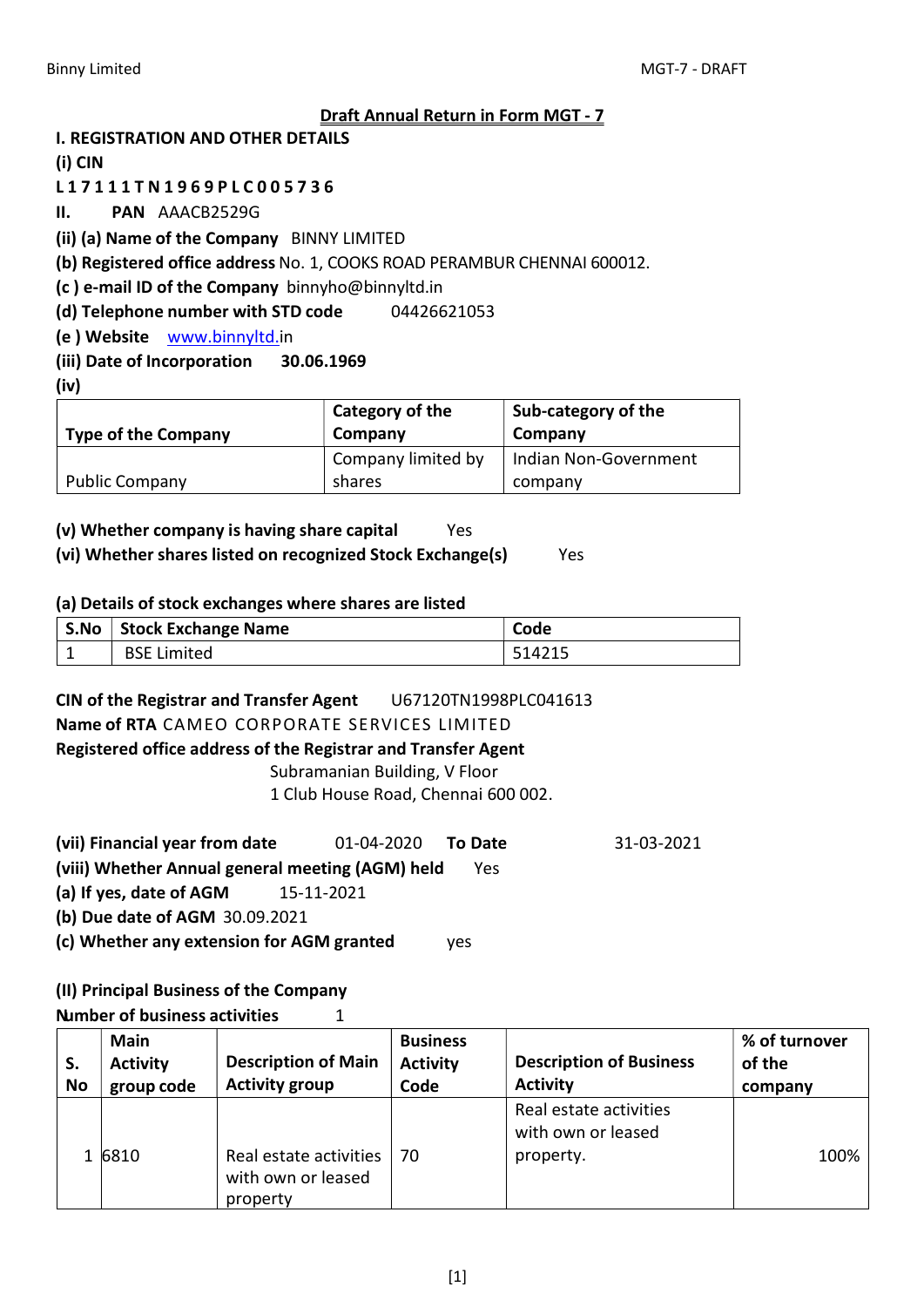#### Binny Limited MGT-7 - DRAFT

III. PARTICULARS OF HOLDING, SUBSIDIARY AND ASSOCIATE COMPANIES (INCLUDING JOINT VENTURES) No. of Companies for which information is to be given 36

| э.<br><b>No</b> | <b>Name of Company</b> | CIN / FCRN | Holding/<br>Subsidiary/<br>Associate/ Joint<br>Venture | % of<br>shares<br>held |
|-----------------|------------------------|------------|--------------------------------------------------------|------------------------|
|                 | <b>NIL</b>             | NA         | NА                                                     | <b>NA</b>              |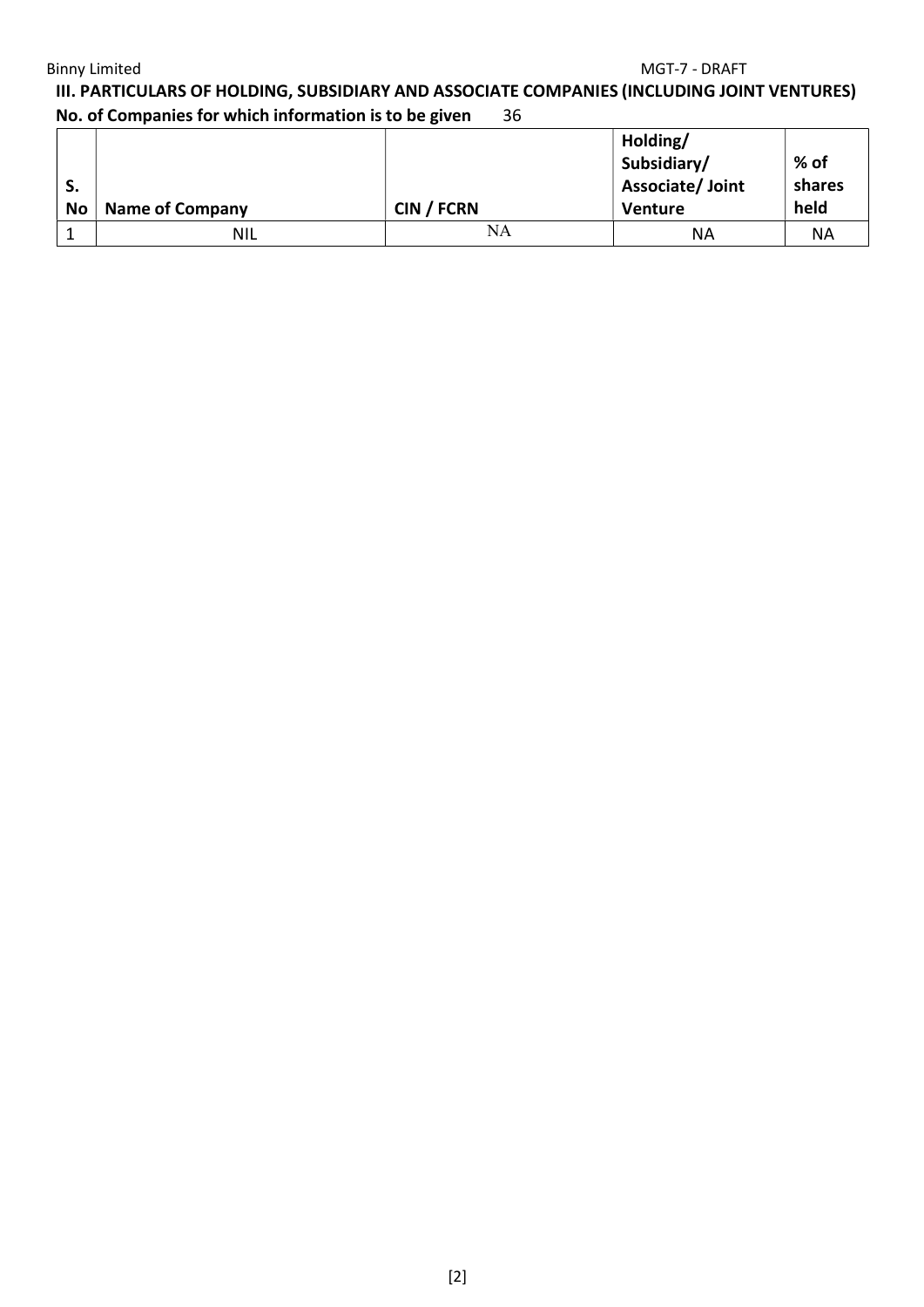### Binny Limited MGT-7 - DRAFT IV. SHARE CAPITAL, DEBENTURES AND OTHER SECURITIES OF THE COMPANY

## (i) Share Capital

## (a) Equity Share Capital

| <b>Particulars</b>                | <b>Authorised</b> | <b>Issued</b> | <b>Subscribed</b> | Paid up   |
|-----------------------------------|-------------------|---------------|-------------------|-----------|
| Total number of equity shares     | 22820000          | 22319410      | 22319410          | 22319410  |
| Total amount of equity shares (in | 114100000         | 111597050     | 111597050         | 111597050 |
| <b>Rs.)</b>                       |                   |               |                   |           |

### Number of classes 1

| <b>Class of Shares</b>                       | <b>Authorised</b> | <b>Issued</b> | <b>Subscribed</b> | Paid up   |
|----------------------------------------------|-------------------|---------------|-------------------|-----------|
| (Equity Shares of Rs.5/- each)               |                   |               |                   |           |
| Number of equity shares                      | 22820000          | 22319410      | 22319410          | 22319410  |
| Nominal value per share (in<br>rupees)       |                   |               |                   |           |
| Total amount of equity shares (in<br>rupees) | 114100000         | 111597050     | 111597050         | 111597050 |

## (b) Preference Share Capital

| <b>Particulars</b>                                       | Authorised |           | <b>Issued Subscribed</b> | Paid up   |
|----------------------------------------------------------|------------|-----------|--------------------------|-----------|
| Total number of preference shares                        | 543180000  | 234432855 | 234432855                | 234432855 |
| Total amount of preference shares (in rupees) 2715900000 |            | 117216427 | 117216427                | 117216427 |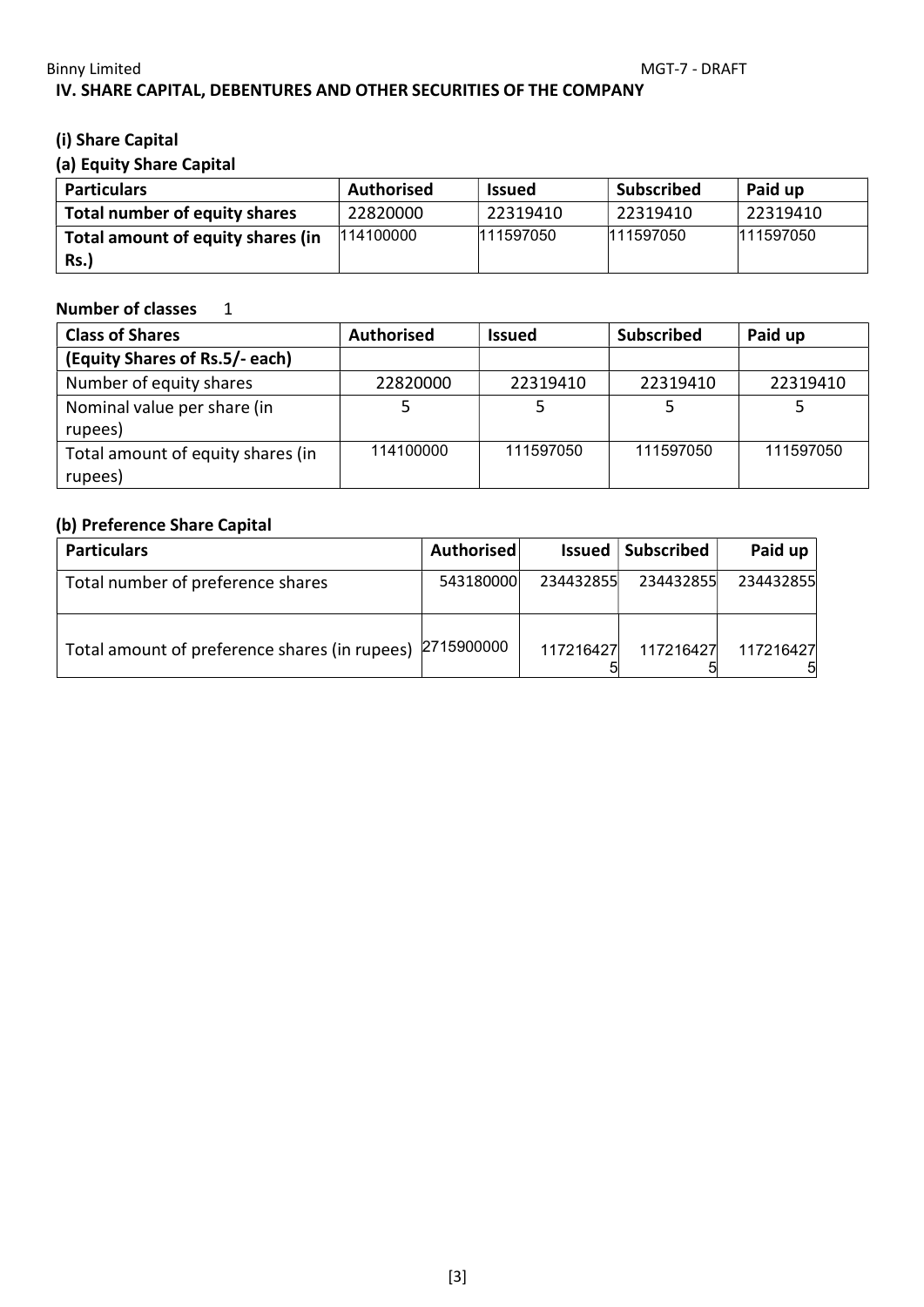## Number of classes 2

| <b>Class of Shares</b>                        | <b>Authorised</b> | <b>Issued</b> | Subscribed | Paid up |
|-----------------------------------------------|-------------------|---------------|------------|---------|
| Number of Preference shares                   | 1180000           | 548800        | 548800     | 548800  |
|                                               |                   |               |            |         |
| Nominal value per share (in rupees)           |                   |               |            |         |
| Total amount of Preference shares (in rupees) | 5900000           | 2744000       | 2744000    | 2744000 |

| <b>Class of Shares</b>                        | <b>Authorised</b> | Issued    | <b>Subscribed</b>                | Paid up   |
|-----------------------------------------------|-------------------|-----------|----------------------------------|-----------|
| Number of Preference shares                   | 542000000         | 233884055 | 233884055                        | 233884055 |
|                                               |                   |           |                                  |           |
| Nominal value per share (in rupees)           |                   |           |                                  |           |
|                                               | 2710000000        |           | 1169420275 1169420275 1169420275 |           |
| Total amount of Preference shares (in rupees) |                   |           |                                  |           |

# (C) Unclassified Share Capital

| Particulars                    | <b>Authorised</b> |
|--------------------------------|-------------------|
| l Total amount of unclassified |                   |
| shares                         |                   |

# (d) Break-up of paid-up share capital

|                          |                         | <b>Total Nominal</b> | <b>Total Paid-up</b> | <b>Total</b>   |
|--------------------------|-------------------------|----------------------|----------------------|----------------|
| <b>Class of Shares</b>   | <b>Number of Shares</b> | Amount               | <b>Amount</b>        | Premium        |
| <b>Equity shares</b>     |                         |                      |                      |                |
| At the beginning of the  | 22319410                | 111597050            | 111597050            | 0              |
| year                     |                         |                      |                      |                |
| Increase during the      |                         |                      |                      |                |
| year                     |                         |                      |                      |                |
| i. Public issue          | 0                       | 0                    | $\mathbf 0$          | $\Omega$       |
| ii. Rights issue         | $\mathbf 0$             | 0                    | $\mathbf 0$          | 0              |
| iii. Bonus issue         | 0                       | 0                    | $\mathbf 0$          | 0              |
| iv. Private Placement /  |                         |                      |                      |                |
| Preferential allotment   | 0                       | 0                    | 0                    | 0              |
| v. ESOP                  | $\mathbf 0$             | 0                    | $\mathbf 0$          | $\mathbf 0$    |
| vi. Sweat Equity         | $\mathbf 0$             | 0                    | $\mathbf 0$          | $\mathbf 0$    |
| vii. Conversion of       |                         |                      |                      |                |
| <b>Preference Shares</b> | 0                       | 0                    | $\mathbf 0$          | $\mathbf 0$    |
| viii. Conversion of      |                         |                      |                      |                |
| Debentures               | 0                       | 0                    | $\mathbf 0$          | 0              |
| ix. GDRs/ ADRs           | $\overline{0}$          | 0                    | $\mathbf 0$          | $\overline{0}$ |
| x. Others, Specify       | $\overline{0}$          | 0                    | $\mathbf 0$          | 0              |
| Decrease during the      |                         |                      |                      |                |
| year                     |                         |                      |                      |                |
| i. Buyback of shares     | 0                       | $\mathbf 0$          | $\mathbf 0$          | 0              |
| ii. Shares forfeited     | 0                       | 0                    | $\mathbf 0$          | 0              |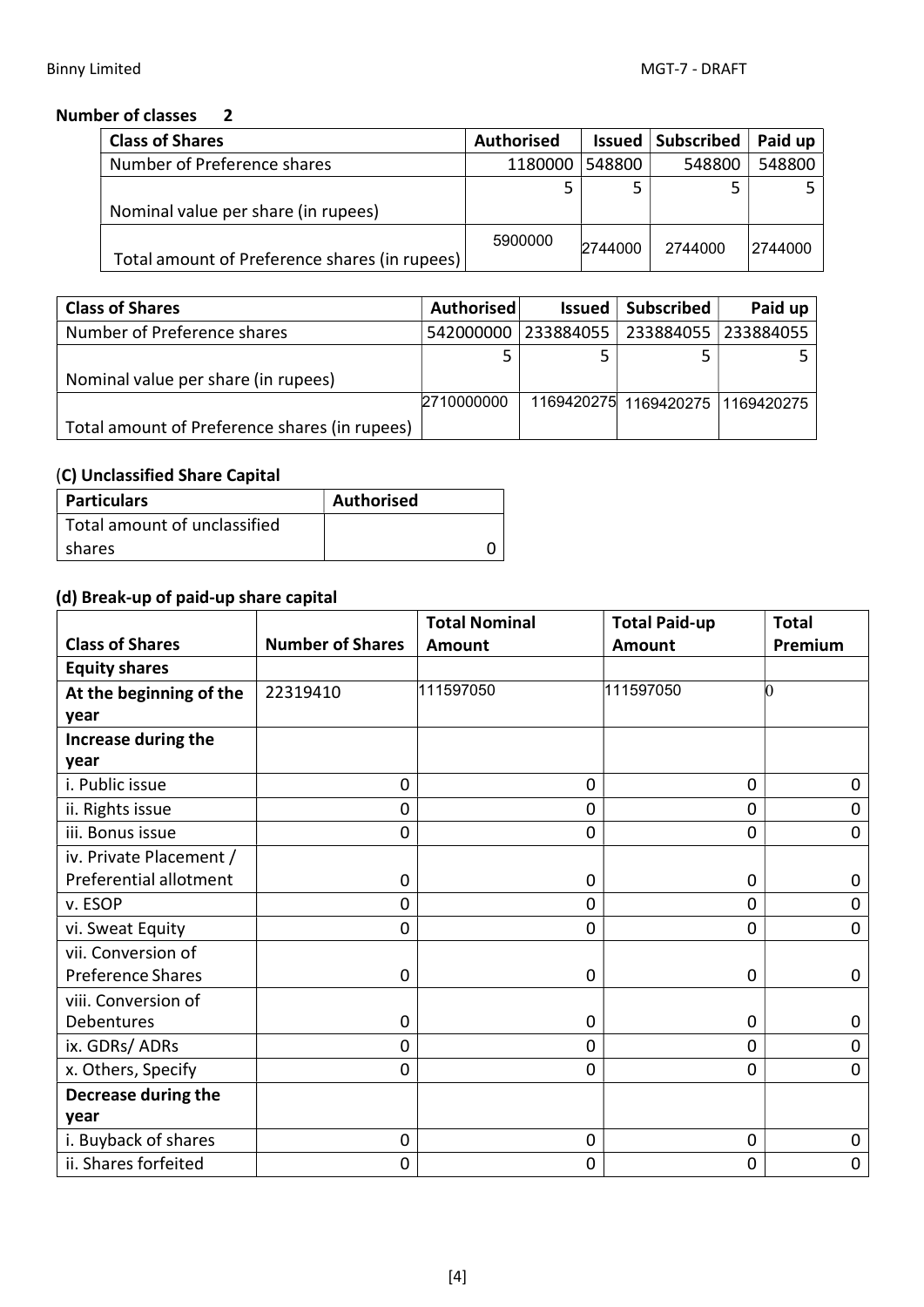| <b>Binny Limited</b>    |                    | MGT-7 - DRAFT |  |
|-------------------------|--------------------|---------------|--|
| iii. Reduction of Share |                    |               |  |
| capital                 |                    |               |  |
| iv. Others, Specify     |                    |               |  |
| At the end of the year  | 22319410 111597050 | 111597050     |  |

|                           | Number of     | <b>Total Nominal</b> | <b>Total Paid-up</b> | <b>Total</b> |
|---------------------------|---------------|----------------------|----------------------|--------------|
| <b>Class of Shares</b>    | <b>Shares</b> | Amount               | Amount               | Premium      |
| <b>Preference Shares</b>  |               |                      |                      |              |
| At the beginning of the   | 233884055     |                      |                      |              |
| year                      |               | 1169420275           | 1169420275           | 0            |
| Increase during the year  | $\mathbf 0$   | 0                    | 0                    | 0            |
| i. issue of shares        | 0             | 0                    | 0                    | 0            |
| ii. Re-issue of forfeited |               |                      |                      |              |
| shares                    | $\Omega$      | 0                    | 0                    | 0            |
| iii. Others, Specify      | 0             | 0                    | 0                    | 0            |
| Decrease during the year  |               |                      |                      |              |
| i. Redemption of shares   | $\Omega$      | 0                    | 0                    | 0            |
| ii. Shares forfeited      | 0             | 0                    | 0                    | 0            |
| iii. Reduction of share   |               |                      |                      |              |
| capital                   | 0             | 0                    | 0                    | Ω            |
| iv. Others, Specify       | 0             | 0                    | 0                    | 0            |
| At the end of the year    | 233884055     | 1169420275           | 1169420275           | ი            |

(ii) Details of stock split/consolidation during the year (for each class of shares) 0

(iii) Details of shares/Debentures Transfers since closure date of last financial year (or in the case of the first return at any time since the incorporation of the company)

Date of the previous annual general meeting 30.10.2020 (iv) Indebtedness including debentures (Outstanding as at the end of financial year)

| <b>Particulars</b>                                                                                      | <b>Number of</b><br><b>Units</b> | <b>Nominal Value</b><br>per Unit | <b>Total Value</b> |
|---------------------------------------------------------------------------------------------------------|----------------------------------|----------------------------------|--------------------|
| Non-convertible debentures                                                                              |                                  |                                  |                    |
| Partly convertible debentures                                                                           |                                  | $\blacksquare$                   |                    |
| Fully convertible debentures                                                                            |                                  |                                  |                    |
| Secured Loans (including interest<br>outstanding/accrued but not due for<br>payment) excluding deposits |                                  |                                  | 376000-            |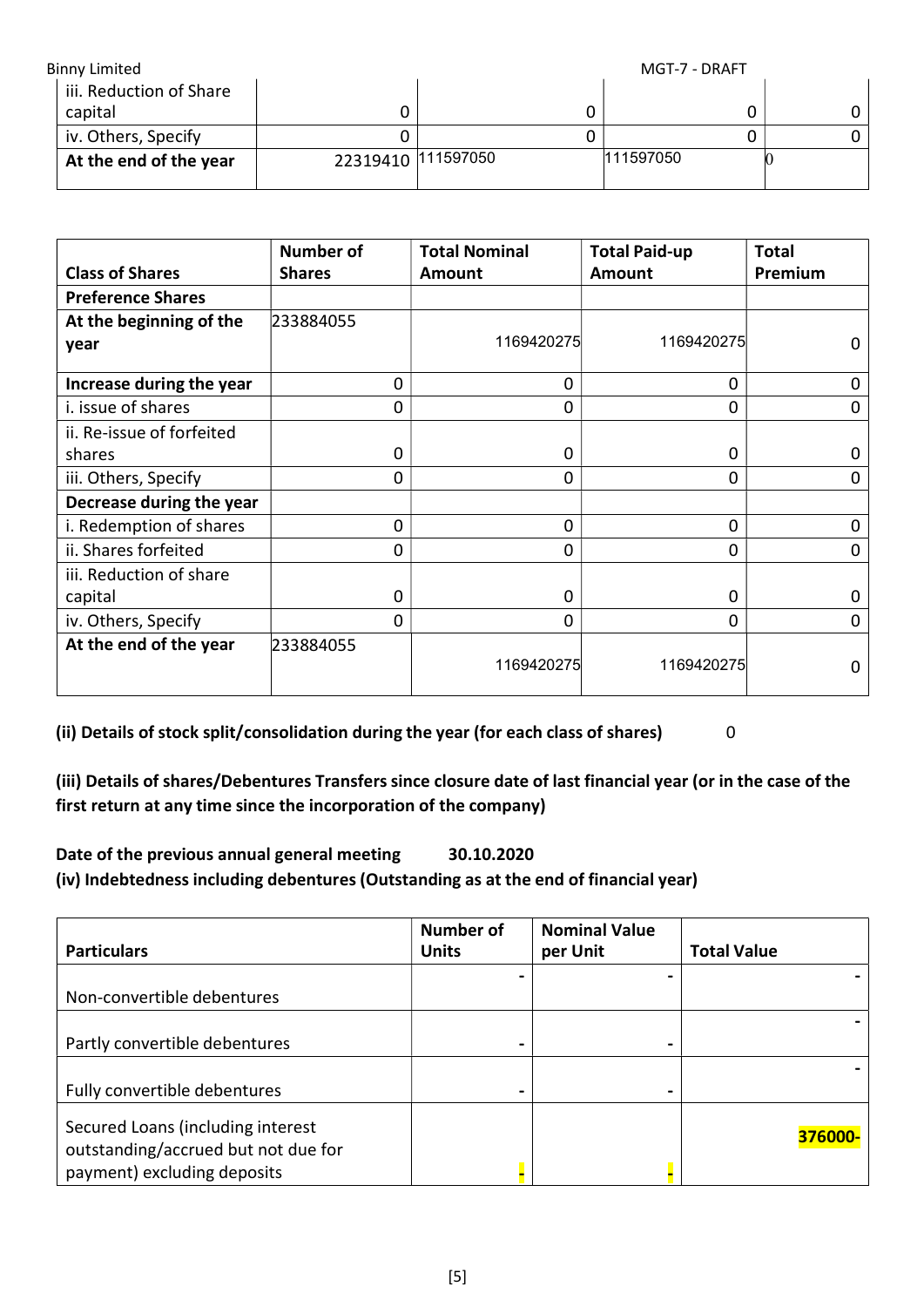| <b>Binny Limited</b>                                                                                         |   | MGT-7 - DRAFT |
|--------------------------------------------------------------------------------------------------------------|---|---------------|
| Unsecured Loans (including interest<br>outstanding/accrued but not due for<br>payment) excluding depositsnil | ۰ | NIL I         |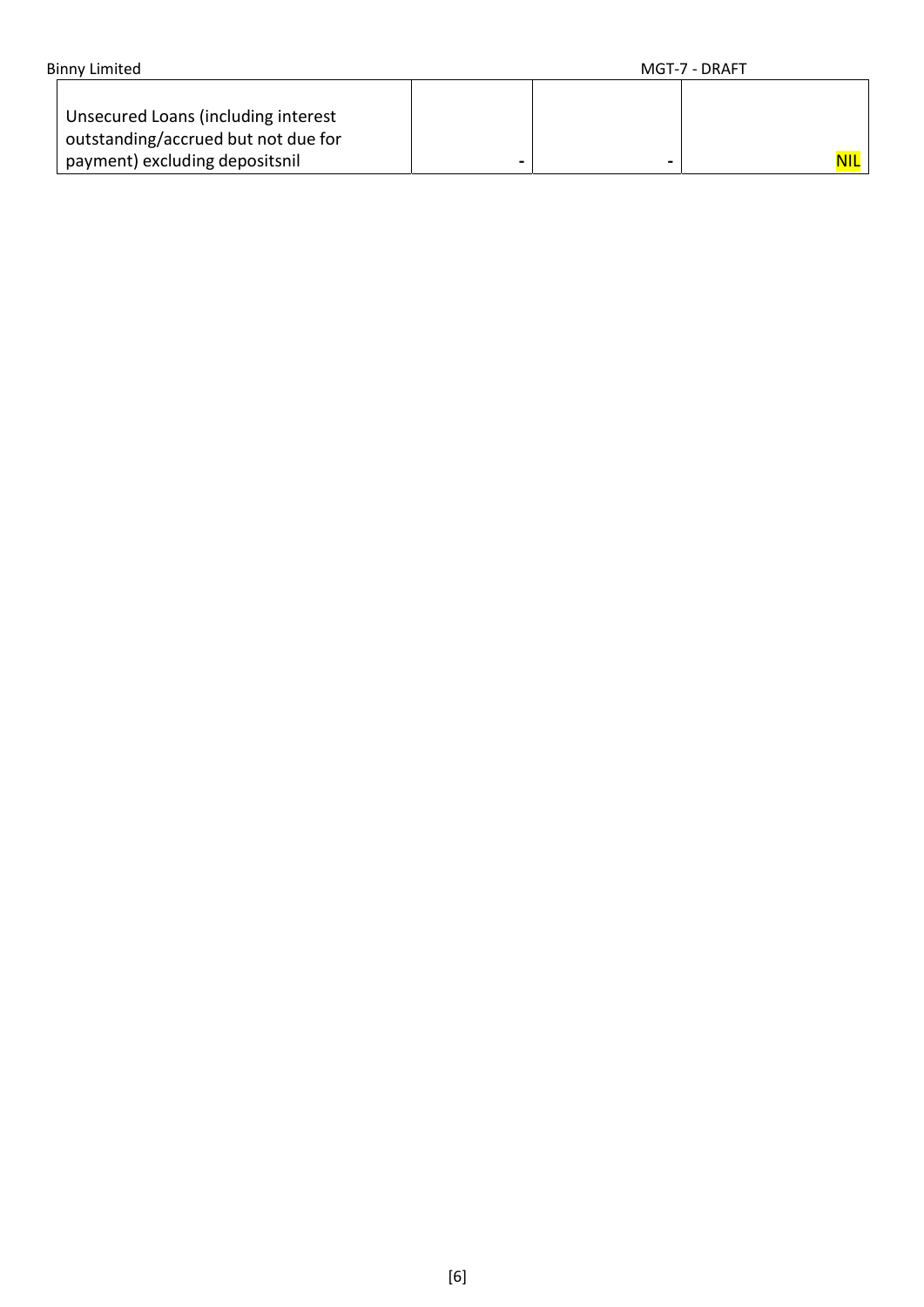| <b>Binny Limited</b> |                | MGT-7 - DRAFT  |                |   |
|----------------------|----------------|----------------|----------------|---|
|                      | <b>Deposit</b> | $\blacksquare$ | $\blacksquare$ | 0 |
|                      | <b>Total</b>   |                |                |   |

### Details of debentures

| <b>Class of</b><br>debentures    | Outstanding as at the<br>beginning of the year | Increase during the<br>vear | <b>Decrease</b><br>during the<br>year | <b>Outstanding as at</b><br>the end of the year |
|----------------------------------|------------------------------------------------|-----------------------------|---------------------------------------|-------------------------------------------------|
| Non-convertible<br>debentures    |                                                | 0                           |                                       |                                                 |
| Partly convertible<br>debentures |                                                |                             |                                       |                                                 |
| Fully convertible<br>debentures  |                                                |                             |                                       |                                                 |

### (v) Securities (other than shares and debentures)  $1$

| Type of<br><b>Securities</b> | Number of<br><b>Securities</b> | <b>Nominal Value</b><br>of each Unit | <b>Total Nominal</b><br>Value | Paid up value<br>of each unit | Total paid up<br>value |
|------------------------------|--------------------------------|--------------------------------------|-------------------------------|-------------------------------|------------------------|
| Commercial                   |                                |                                      |                               |                               |                        |
| Papers                       |                                |                                      |                               |                               |                        |
| <b>Total</b>                 |                                |                                      |                               |                               |                        |

## V. Turnover and net worth of the company (as defined in the Companies Act, 2013)

(i) Turnover RS.

### (ii) Net worth of the Company-----

#### (a) SHARE HOLDING PATTERN - Promoters

|                |                                        | <b>Equity</b>            | <b>Preference</b>        |                          |                              |
|----------------|----------------------------------------|--------------------------|--------------------------|--------------------------|------------------------------|
| S.No           | Category                               | <b>No. of Shares</b>     | (%)                      | <b>No. of Shares</b>     | (%)                          |
| 1              | Individual/Hindu Undivided Family      |                          |                          |                          |                              |
|                | i. Indian                              | 11390110 51.04           |                          | $\qquad \qquad$          |                              |
|                | ii. NRI                                | $\overline{\phantom{a}}$ | $\overline{\phantom{a}}$ | $\overline{\phantom{0}}$ | $\qquad \qquad \blacksquare$ |
|                | iii. Foreign National (Other than NRI) | $\overline{\phantom{a}}$ | $\overline{\phantom{a}}$ | $\qquad \qquad$          | $\overline{\phantom{a}}$     |
| $\overline{2}$ | Government                             |                          |                          |                          |                              |
|                | i. Central Government                  | $\overline{a}$           | $\qquad \qquad$          | $\overline{\phantom{0}}$ | $\overline{a}$               |
|                | ii. State Governement                  |                          |                          | $\overline{\phantom{0}}$ |                              |
|                | iii. Government Companies              | $\overline{\phantom{a}}$ | $\qquad \qquad$          | $\overline{\phantom{0}}$ | $\overline{a}$               |
| 3              | <b>Insurance Companies</b>             |                          |                          | ۰                        |                              |
| 4              | <b>Banks</b>                           |                          | $\overline{\phantom{0}}$ | $\blacksquare$           |                              |
| 5              | <b>Financial Institutions</b>          | $\overline{a}$           | $\overline{\phantom{0}}$ | $\overline{\phantom{0}}$ | $\blacksquare$               |
| 6              | Foreign institutional investors        | $\overline{a}$           | $\overline{\phantom{0}}$ | $\overline{\phantom{0}}$ |                              |
| 7              | <b>Mutual Funds</b>                    | $\overline{\phantom{a}}$ | $\overline{\phantom{0}}$ | $\overline{a}$           | $\overline{\phantom{0}}$     |
| 8              | Venrure Capital                        |                          |                          |                          |                              |
|                |                                        |                          |                          |                          |                              |
| 9              | Body Corporate (not mentioned above)   | 5279207                  | $23.65$ -                |                          |                              |
| 10             | Others                                 |                          |                          |                          |                              |
|                | <b>Total</b>                           | 16669317                 | 74.69                    |                          |                              |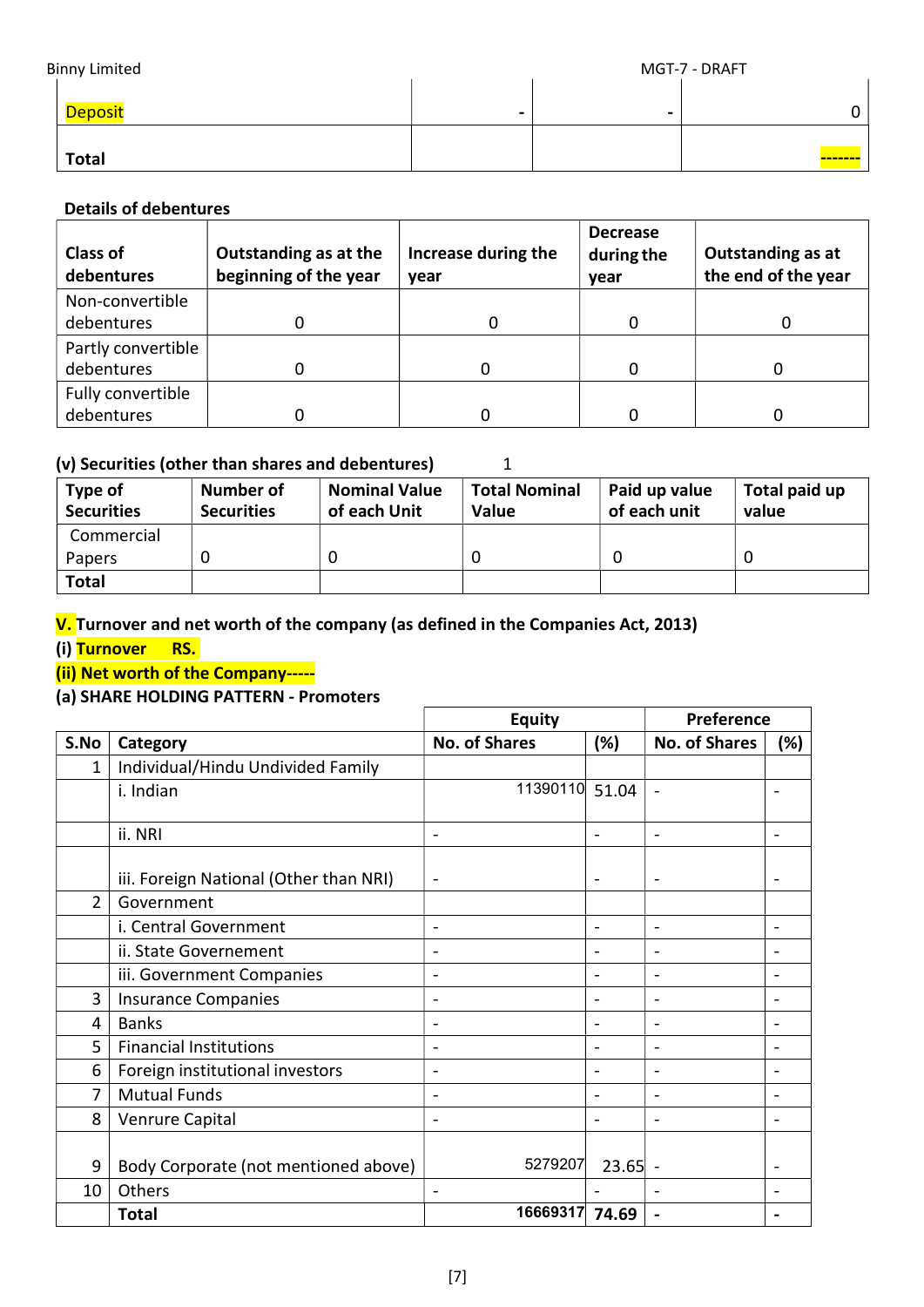## Total number of shareholders (promoters) 10 SHARE HOLDING PATTERN - Public/Other than promoters

|                |                                    | <b>Equity</b>        |     | Preference                   |                          |
|----------------|------------------------------------|----------------------|-----|------------------------------|--------------------------|
| S.No           | Category                           | <b>No. of Shares</b> | (%) | <b>No. of Shares</b>         | (%)                      |
|                | Individual/Hindu                   |                      |     |                              |                          |
| $\mathbf{1}$   | <b>Undivided Family</b>            |                      |     |                              |                          |
|                |                                    |                      |     |                              |                          |
|                | i. Indian                          |                      |     | $\overline{a}$               | $\overline{\phantom{a}}$ |
|                |                                    |                      |     |                              |                          |
|                | ii. NRI                            |                      |     | $\overline{\phantom{0}}$     | $\overline{\phantom{a}}$ |
|                | iii. Foreign National              |                      |     |                              |                          |
|                | (Other than NRI)                   |                      |     | $\overline{a}$               | $\overline{\phantom{a}}$ |
| $\overline{2}$ | Government                         |                      |     |                              |                          |
|                |                                    |                      |     |                              |                          |
|                | i. Central Government              |                      |     | $\blacksquare$               | $\blacksquare$           |
|                |                                    |                      |     |                              |                          |
|                | ii. State Governement              |                      |     | $\blacksquare$               | $\blacksquare$           |
|                | iii. Government                    |                      |     |                              |                          |
|                | Companies                          |                      |     | $\overline{\phantom{0}}$     | $\overline{\phantom{a}}$ |
|                |                                    |                      |     |                              |                          |
| 3              | <b>Insurance Companies</b>         |                      |     | $\overline{\phantom{0}}$     | $\blacksquare$           |
|                |                                    |                      |     |                              |                          |
| $\overline{4}$ | <b>Banks</b>                       |                      |     | $\qquad \qquad \blacksquare$ | $\blacksquare$           |
|                |                                    |                      |     |                              |                          |
| 5              | <b>Financial Institutions</b>      |                      |     | $\blacksquare$               | $\blacksquare$           |
| 6              | Foreign institutional<br>investors |                      |     | $\blacksquare$               | $\blacksquare$           |
|                |                                    |                      |     |                              |                          |
| $\overline{7}$ | <b>Mutual Funds</b>                |                      |     | $\blacksquare$               | $\overline{\phantom{a}}$ |
|                |                                    |                      |     |                              |                          |
| 8              | Venrure Capital                    |                      |     | $\overline{\phantom{0}}$     | $\overline{\phantom{a}}$ |
|                | Body Corporate (not                |                      |     |                              |                          |
| 9              | mentioned above)                   |                      |     | $\blacksquare$               | $\blacksquare$           |
|                |                                    |                      |     |                              |                          |
| 10             | Others                             |                      |     | $\qquad \qquad \blacksquare$ | $\overline{\phantom{a}}$ |
|                |                                    |                      |     |                              |                          |
|                | <b>Total</b>                       |                      |     | ۰                            | $\blacksquare$           |

### Total number of shareholders (other than promoters)

Total number of shareholders (Promoters+Public/Other than promoters)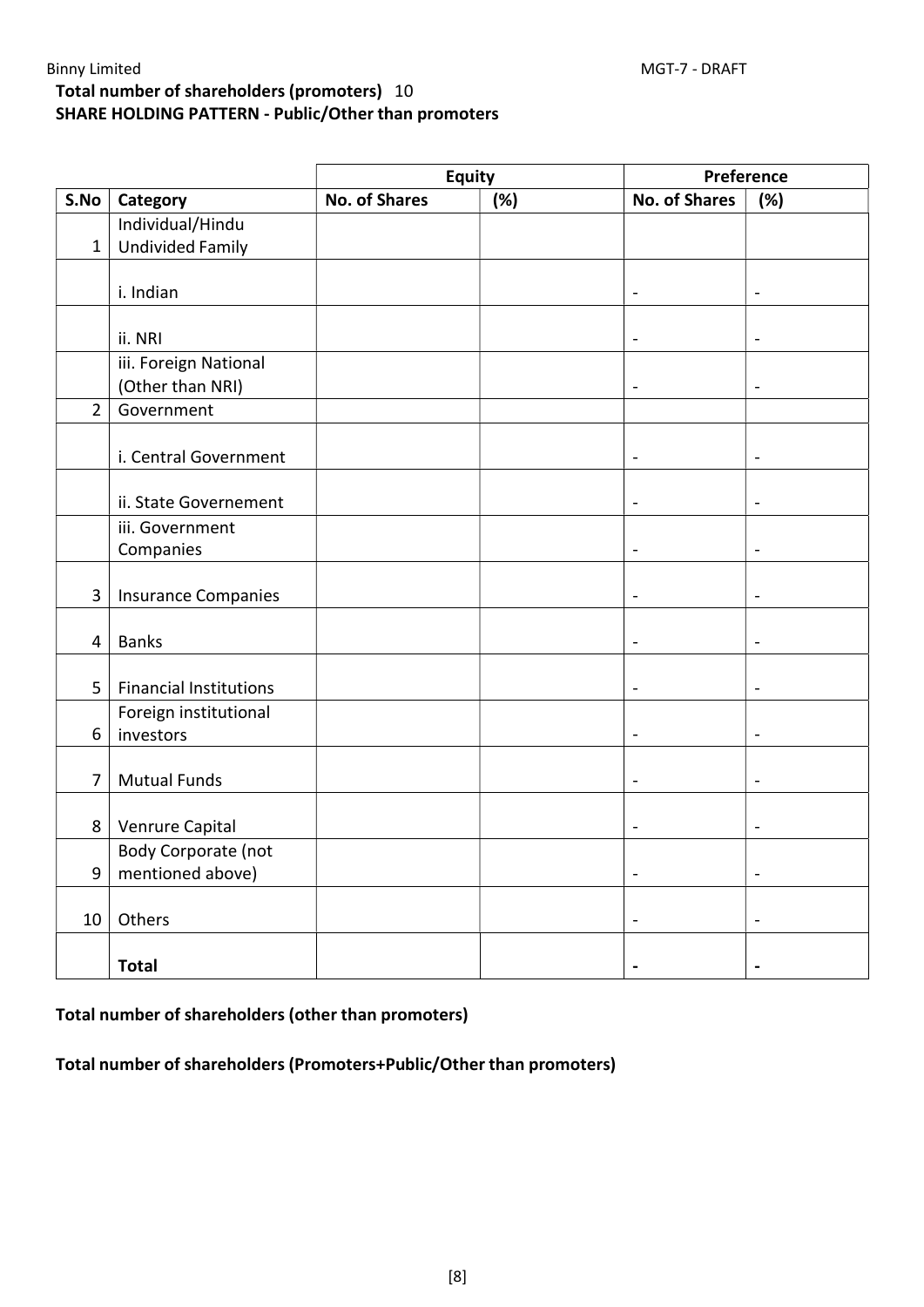(b) Details of Foreign institutional investors' (FIIs) holding shares of the company NIL

VI. NUMBER OF PROMOTERS, MEMBERS, DEBENTURE HOLDERS (Details, Promoters, Members (other than promoters), Debenture holders)

|                                                                  | At beginning of the |                    |
|------------------------------------------------------------------|---------------------|--------------------|
|                                                                  | year                | At end of the year |
| <b>Promoters</b>                                                 | 10                  | 10                 |
| <b>Members (other than</b><br>promoters)                         |                     |                    |
| <b>Debenture holders (Privately</b><br><b>Placed Debentures)</b> |                     |                    |

#### VII. DETAILS OF DIRECTORS AND KEY MANAGERIAL PERSONNEL

#### (A) Composition of Board of Directors

|                                |                  | <b>Number of directors at</b><br>the beginning of the year | <b>Number of directors at</b><br>the end of the year |                   | Percentage of shares held<br>by directors as at the end of<br>year |                   |  |
|--------------------------------|------------------|------------------------------------------------------------|------------------------------------------------------|-------------------|--------------------------------------------------------------------|-------------------|--|
| Category                       | <b>Executive</b> | Non-<br>executive                                          | <b>Executive</b>                                     | Non-<br>executive | <b>Executive</b>                                                   | Non-<br>executive |  |
| A. Promoter                    |                  |                                                            |                                                      |                   |                                                                    |                   |  |
| B. Non-                        |                  |                                                            |                                                      |                   |                                                                    |                   |  |
| Promoter                       |                  |                                                            |                                                      |                   |                                                                    |                   |  |
| $(i)$ Non-                     |                  |                                                            |                                                      |                   |                                                                    |                   |  |
| Independent                    |                  |                                                            |                                                      |                   |                                                                    |                   |  |
| (ii) Independent               |                  |                                                            |                                                      |                   |                                                                    |                   |  |
| C. Nominee                     |                  |                                                            |                                                      |                   |                                                                    |                   |  |
| <b>Directors</b>               |                  |                                                            |                                                      |                   |                                                                    |                   |  |
| representing                   |                  |                                                            |                                                      |                   |                                                                    |                   |  |
| (i) Banks & FIs                |                  |                                                            |                                                      |                   |                                                                    |                   |  |
| (ii) Investing<br>institutions |                  |                                                            |                                                      |                   |                                                                    |                   |  |
| (iii) Government               |                  |                                                            |                                                      |                   |                                                                    |                   |  |
| (iv) Small share               |                  |                                                            |                                                      |                   |                                                                    |                   |  |
| holders                        |                  |                                                            |                                                      |                   |                                                                    |                   |  |
| (v) Others                     |                  |                                                            |                                                      |                   |                                                                    |                   |  |
| <b>Total</b>                   |                  |                                                            |                                                      |                   |                                                                    |                   |  |

Number of Directors and Key managerial personnel (who is not director) as on the financial year end date --------

#### (B) (i) Details of directors and Key managerial personnel as on the closure of financial year

| <b>Name</b>           | DIN / PAN | <b>Designation</b> | <b>Number of equity</b><br>share(s) held | Date of cessation<br>$\vert$ (after closure of<br>financial year: If any |
|-----------------------|-----------|--------------------|------------------------------------------|--------------------------------------------------------------------------|
| MASILAMANI NANDAGOPAL | 00058710  | Executive          | 10012110                                 |                                                                          |
|                       |           | Chairman           |                                          |                                                                          |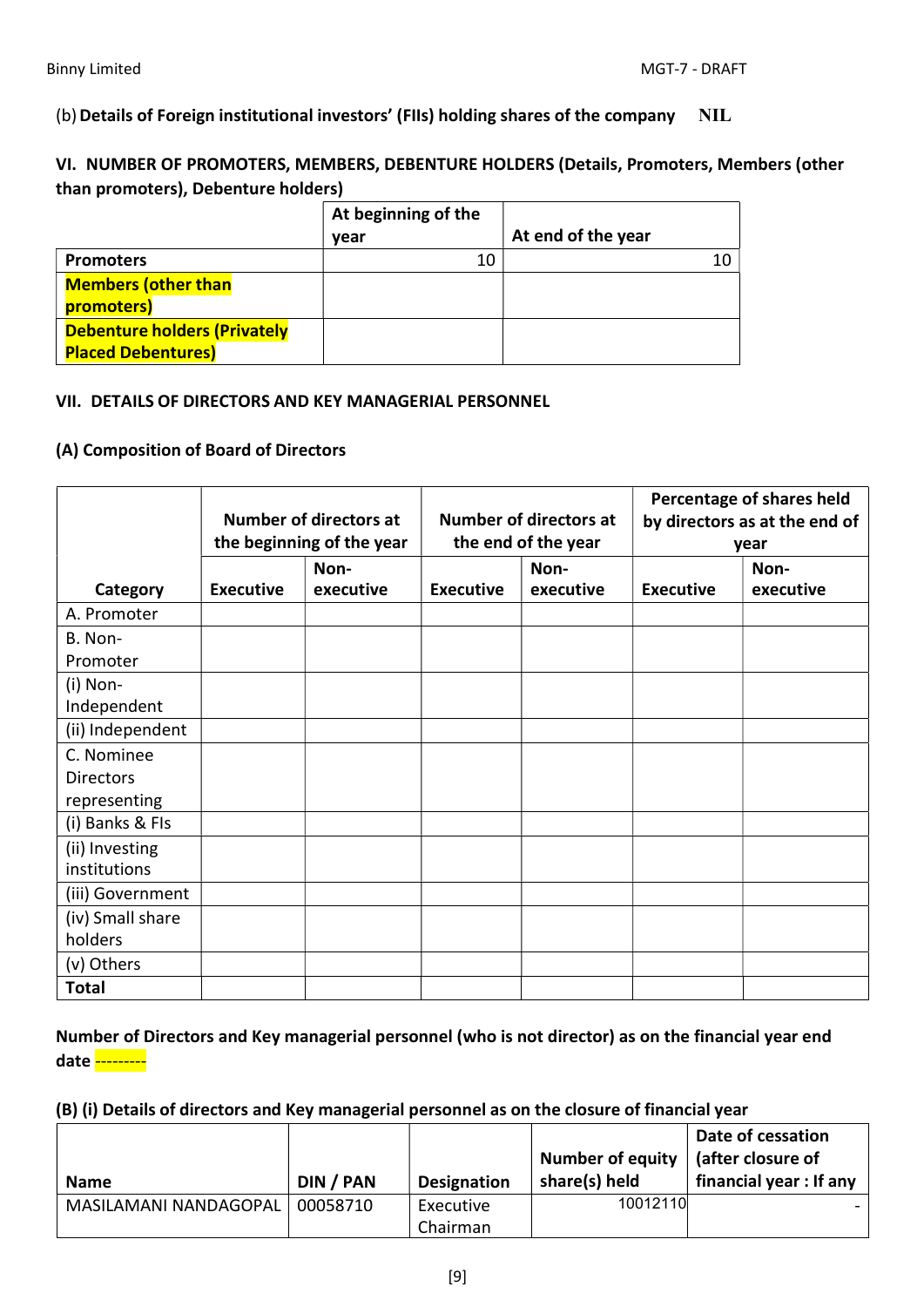| <b>Binny Limited</b>     |            | MGT-7 - DRAFT |        |            |
|--------------------------|------------|---------------|--------|------------|
| <b>ARVIND NANDAGOPAL</b> | 00059009   | Managi        | 800000 |            |
|                          |            | ng            |        |            |
|                          |            | Director      |        |            |
| <b>SANKARA MUDAILAR</b>  | 01799607   | Director      |        |            |
| JAGADEESAN               |            |               |        |            |
| SRINIVASAN NATARAJAN     | 00155988   | Director      |        | 29.08.2021 |
|                          |            |               |        |            |
| RANGANATHAN              | 00018588   | Director      |        |            |
| ARUNKUMAR                |            |               |        |            |
| NILIMA SATHYA            | 08066913   | Director      |        |            |
|                          |            |               |        |            |
| T. KRISHNAMURTHY         | AAAPK7442G | <b>CFO</b>    | 1550   |            |
|                          |            |               |        |            |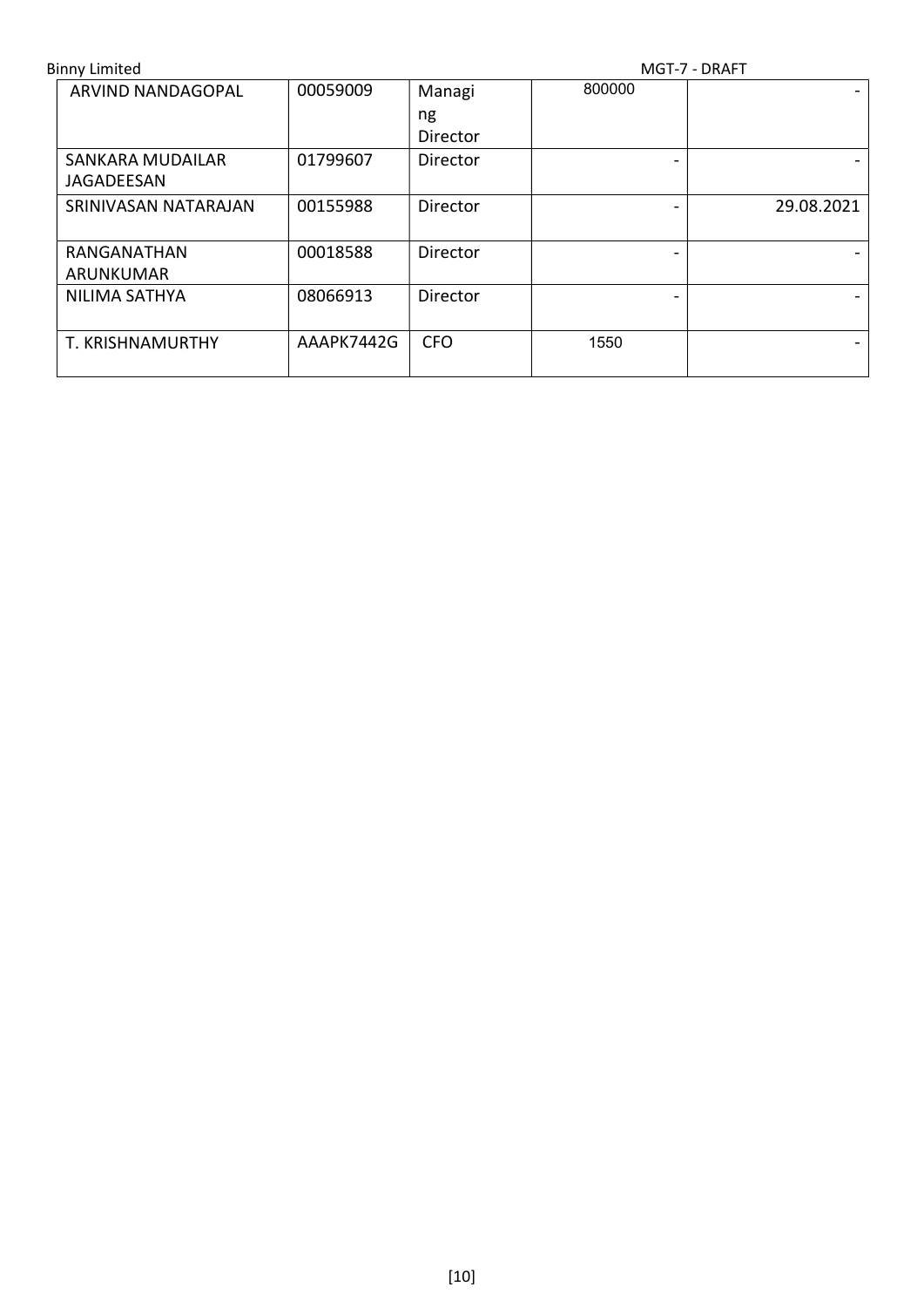#### (ii) Particulars of change in director(s) and Key managerial personnel during the year

| <b>Name</b>      | DIN / PAN  | <b>Designation</b><br>- at<br>the beginning /<br>during<br>the<br>financial year | Date of<br>appointment/<br>change in<br>designation/<br>cessation | Nature of change<br>(Appointment/<br>Change in<br>designation/<br>Cessation) |
|------------------|------------|----------------------------------------------------------------------------------|-------------------------------------------------------------------|------------------------------------------------------------------------------|
| T. KRISHNAMURTHY | AAAPK7442G | <b>CS</b>                                                                        |                                                                   | 14.12.2020                                                                   |

#### VIII. MEETINGS OF MEMBERS/CLASS OF MEMBERS/BOARD/COMMITTEES OF THE BOARD OF DIRECTORS

### A. MEMBERS/CLASS /REQUISITIONED/NCLT/COURT CONVENED MEETINGS Number of meetings held Nil

|                                  |                    |                                                              | <b>Attendance</b>                       |                            |  |
|----------------------------------|--------------------|--------------------------------------------------------------|-----------------------------------------|----------------------------|--|
| Type of<br>meeting               | Date of<br>meeting | <b>Total Number of Members</b><br>entitled to attend meeting | <b>Number of</b><br>members<br>attended | % of total<br>shareholding |  |
| Annual General<br><b>Meeting</b> | 30.10.2020         |                                                              |                                         |                            |  |

#### B. BOARD MEETINGS

#### Number of meetings held

|                 |                                                                           | <b>Attendance</b>                       |       |  |
|-----------------|---------------------------------------------------------------------------|-----------------------------------------|-------|--|
| Date of meeting | <b>Total Number of</b><br><b>Members</b><br>entitled to<br>attend meeting | <b>Number of</b><br>members<br>attended | ℅     |  |
| 30.07.2020      | 6                                                                         | 5                                       | 83.33 |  |
| 14.09.2020      | 6                                                                         | 5                                       | 83.33 |  |
| 13.11.2020      | 6                                                                         | 5                                       | 83.33 |  |
| 13.02.2021      | 6                                                                         | 5                                       | 83.33 |  |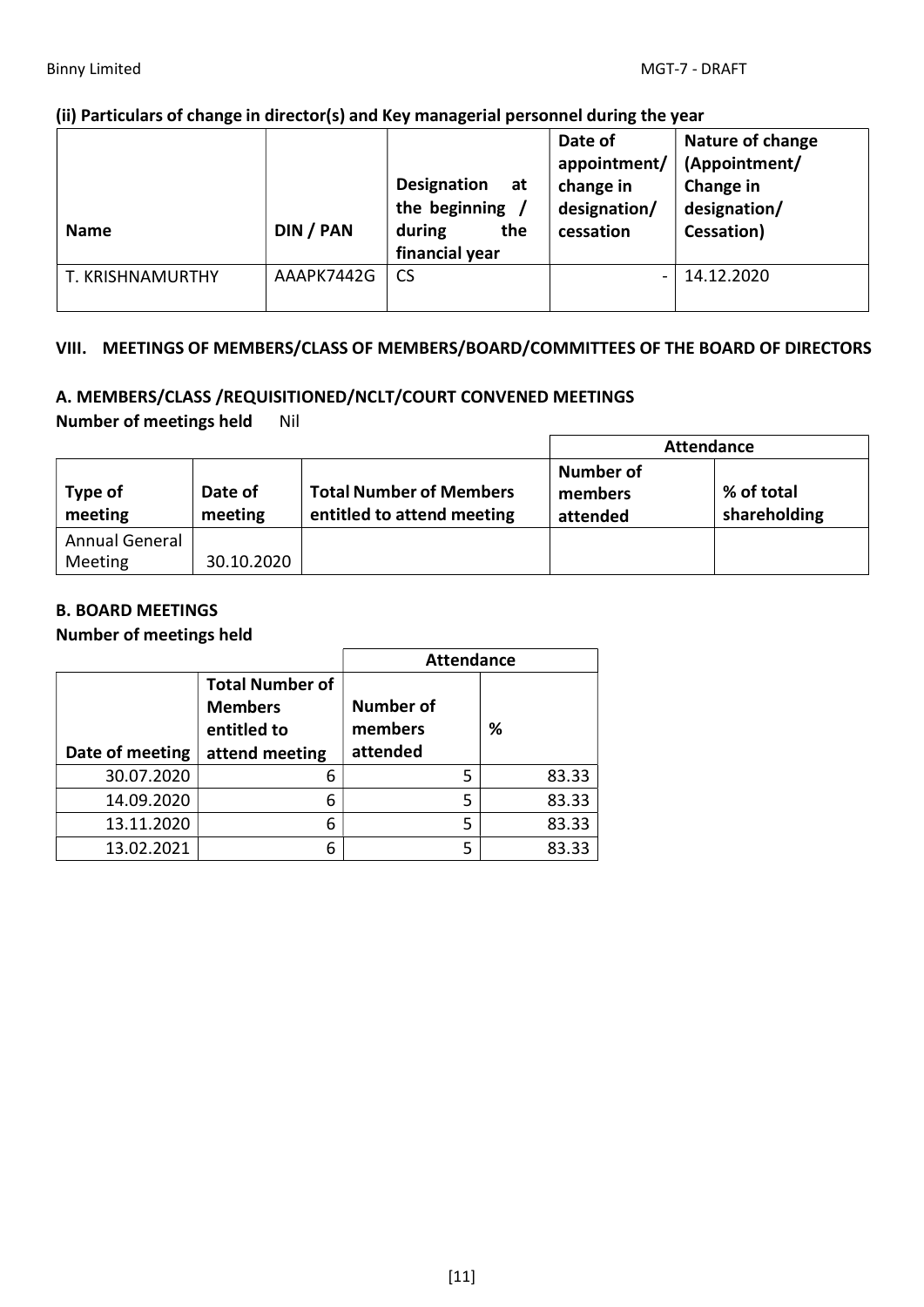## Binny Limited MGT-7 - DRAFT C. COMMITTEE MEETINGS Number of meetings held

|                                                     |                           |                                                                          |                                         | <b>Attendance</b> |
|-----------------------------------------------------|---------------------------|--------------------------------------------------------------------------|-----------------------------------------|-------------------|
| <b>Type of meeting</b>                              | Date of<br><b>Meeting</b> | <b>Total Number</b><br>of Members<br>as on the date<br>of the<br>meeting | <b>Number of</b><br>members<br>attended | %                 |
| <b>Audit Committee</b>                              | 30.07.2020                | 3                                                                        | $\overline{2}$                          | 67                |
|                                                     |                           |                                                                          |                                         |                   |
| <b>Audit Committee</b>                              | 14.09.2020                | 3                                                                        | $\overline{2}$                          | 67                |
| <b>Audit Committee</b>                              | 13.11.2020                | $\overline{3}$                                                           | $\overline{2}$                          | 67                |
| <b>Audit Committee</b>                              | 13.02.2021                | $\overline{3}$                                                           | $\overline{2}$                          | 67                |
| <b>Corporate Social Responsibility</b><br>Committee | 14.09.2020                | $\overline{3}$                                                           | 3                                       | 100               |
| <b>Corporate Social Responsibility</b><br>Committee | 13.02.2021                | $\overline{3}$                                                           | 3                                       | 100               |
| Nomination and Remuneration<br>Committee            | 14.09.2020                | 3                                                                        | 3                                       | 100               |
| Stakeholder Relationship Committee                  | 03.08.2020                | 3                                                                        | 3                                       | 100               |
| Stakeholder Relationship Committee                  | 07.09.2020                | 3                                                                        | 3                                       | 100               |
| Stakeholder Relationship Committee                  | 23.10.2020                | 3                                                                        | 3                                       | 100               |
| Stakeholder Relationship Committee                  | 18.11.2020                | 3                                                                        | 3                                       | 100               |
| Stakeholder Relationship Committee                  | 06.01.2021                | $\overline{3}$                                                           | 3                                       | 100               |
| Stakeholder Relationship Committee                  | 18.01.2021                | 3                                                                        | $\overline{3}$                          | 100               |
| Stakeholder Relationship Committee                  | 01.03.2021                | 3                                                                        | $\overline{3}$                          | 100               |
| Stakeholder Relationship Committee                  | 26.03.2021                | 3                                                                        | 3                                       | 100               |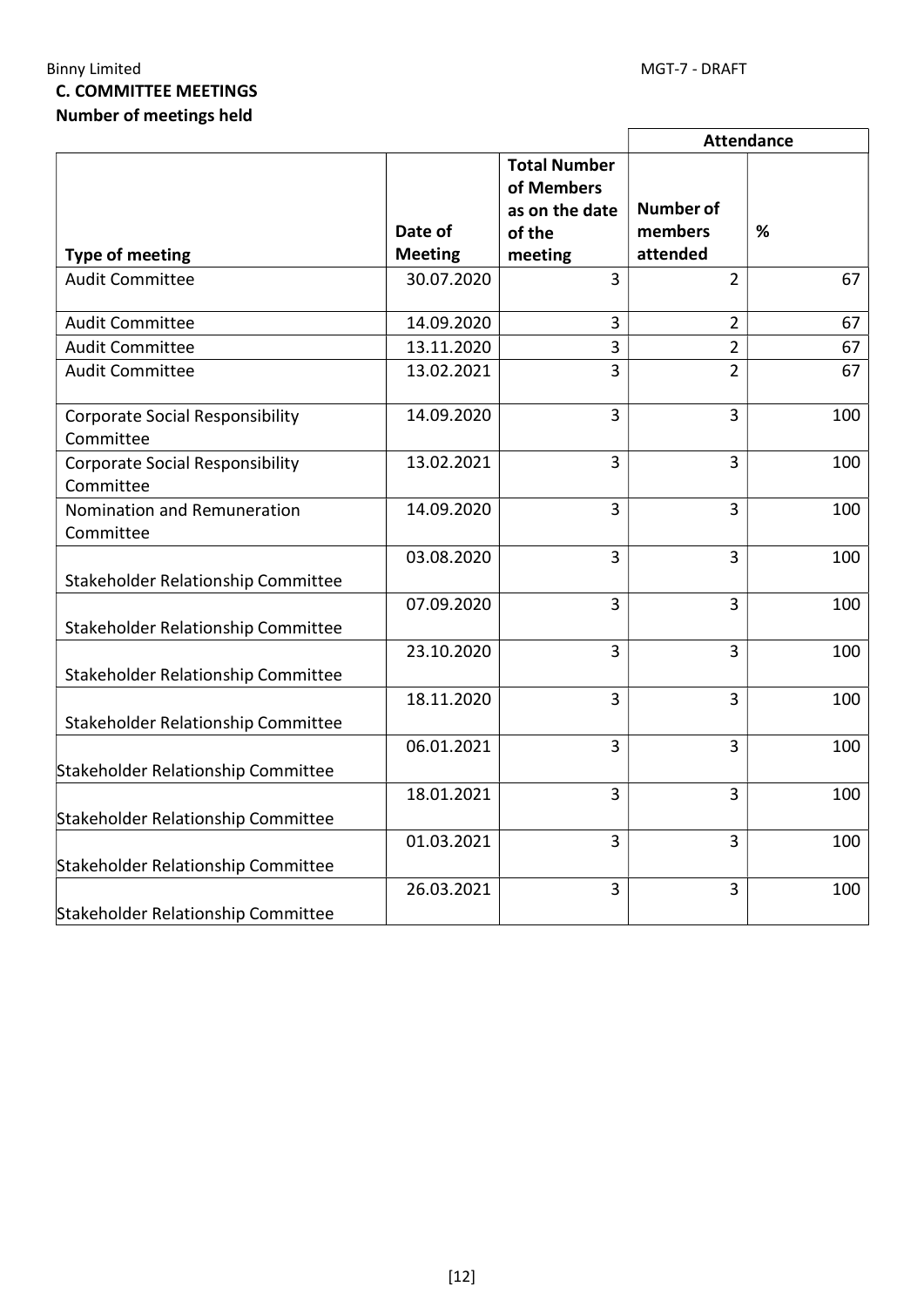#### D. Attendance of Directors

|                                                            | <b>Board Meeting</b>                                                                            |                                                        |                              | <b>Committee Meeting</b>                                                                   |                                                            |                        | <b>AGM</b> |
|------------------------------------------------------------|-------------------------------------------------------------------------------------------------|--------------------------------------------------------|------------------------------|--------------------------------------------------------------------------------------------|------------------------------------------------------------|------------------------|------------|
| <b>Name of Director</b>                                    | <b>Number</b><br>of<br><b>Meeting</b><br>s which<br>director<br>was<br>entitled<br>to<br>attend | <b>Number</b><br>of<br><b>Meetings</b><br>attende<br>d | $%$ of<br>attend<br>anc<br>e | <b>Numberof</b><br><b>Meetings</b><br>which<br>director<br>was<br>entitled<br>to<br>attend | <b>Number</b><br>of<br><b>Meeting</b><br>S<br>attende<br>d | % of<br>attendanc<br>e | 30-10-2020 |
| <b>MASILAMANI</b><br>NANDAGOPAL                            | $\overline{\mathbf{4}}$                                                                         | $\overline{4}$                                         | 100                          | 10                                                                                         | 10                                                         | 100                    |            |
| <b>ARVIND</b><br>NANDAGOPAL                                | $\overline{4}$                                                                                  | $\overline{3}$                                         | 75                           | 10                                                                                         | 10                                                         | 100                    |            |
| <b>SANKARA</b><br><b>MUDAILAR</b><br><b>JAGADEESA</b><br>N | $\overline{4}$                                                                                  | $\overline{\mathbf{4}}$                                | 100                          | 13                                                                                         | 13                                                         | 100                    |            |
| SRINIVASAN<br><b>NATARAJAN</b>                             | $\overline{4}$                                                                                  | $\mathbf 1$                                            | 25                           | $\overline{4}$                                                                             | $\overline{0}$                                             | $\overline{0}$         |            |
| RANGANATHAN<br>ARUNKUMAR                                   | $\overline{4}$                                                                                  | $\overline{4}$                                         | 100                          | $\overline{7}$                                                                             | 7                                                          | 100                    |            |
| <b>NILIMA SATHYA</b>                                       | $\overline{4}$                                                                                  | $\overline{4}$                                         | 100                          | $\mathbf{1}$                                                                               | $\mathbf{1}$                                               | 100                    |            |

### IX. REMUNERATION OF DIRECTORS AND KEY MANAGERIAL PERSONNEL

Number of Managing Director, Whole-time Directors and/or Manager whose remuneration details to be entered- 1

| <b>Name</b>          | Designation          | <b>Gross Salary</b> | <b>Commission</b> | <b>Stock</b><br>option | <b>Others</b> | Total   |
|----------------------|----------------------|---------------------|-------------------|------------------------|---------------|---------|
| Arvind<br>Nandagopal | Managing<br>Director | 6000000             |                   |                        |               | 6000000 |